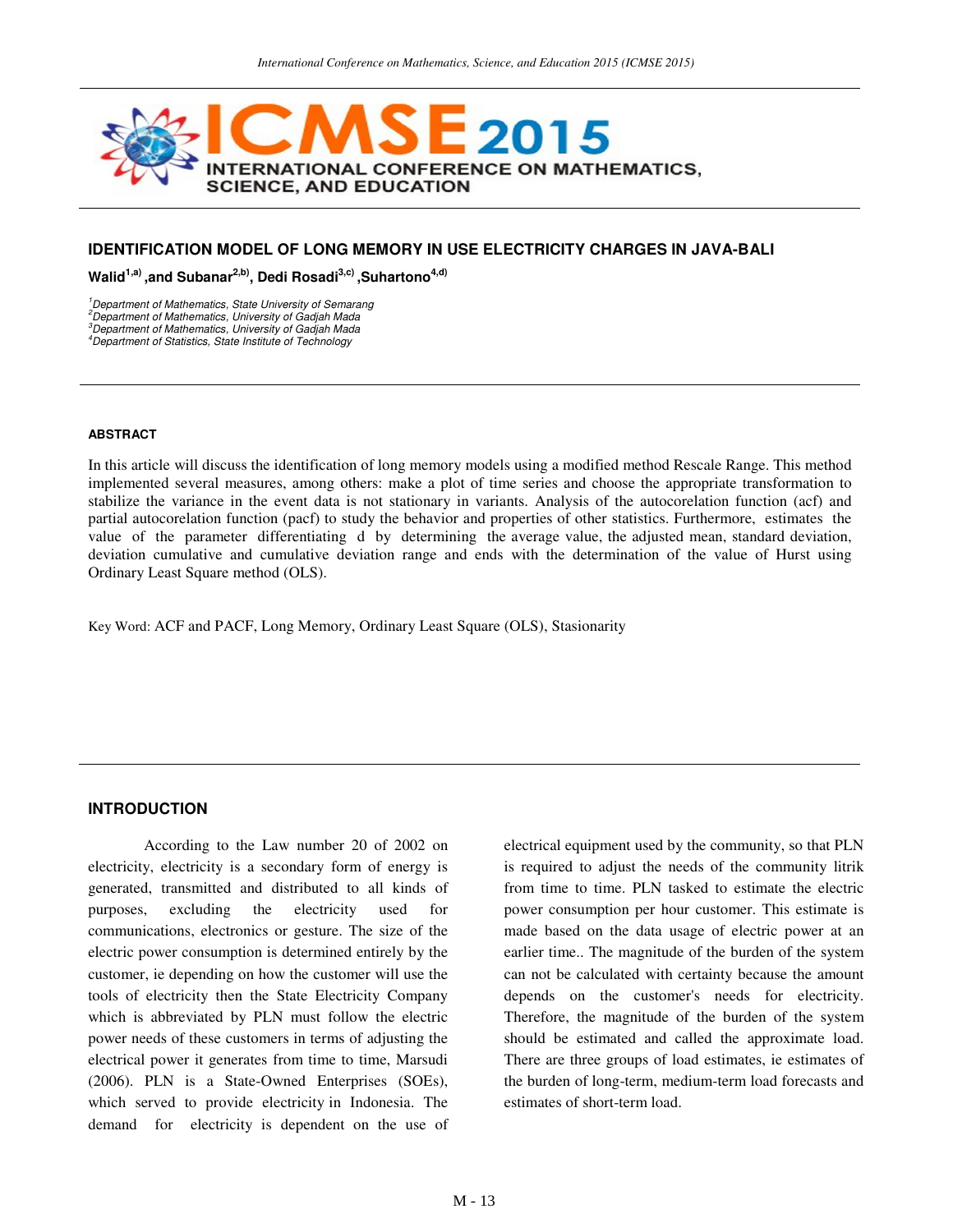Estimate or forecast the amount of electric power used to optimize the use of power in society, so that there will be no wastage or power outage. According to F. Chan and C. Lim (2011) forecasting is an important tool in planning the fektif and efficient.So if it is based on a count of the Central Bureau of Statistics which is abbreviated by BPS, there are 50 billion SMEs, mean total losses reached 2.5 billion unavoidable due to blackouts by PLN. Not surprising because the electrical energy is indeed a prime mover in industrial activity and a wide range of human needs. Electricity has become a necessity indispensable to man as closely linked to the overall economic base. Ranging from the smallest to the greatest extent.Specifically in urban areas, dependence on electrical energy is very high and it concerns the core activities within the scope of the industry that allows can subdued overall economic security.

Other aspects that also suffered a setback as a result of planned blackouts by PLN is the effect on the decrease in the interest of investors to invest in Indonesia because he felt there was no guarantee of the power supply becomes the driving force of industrial production processes. According to Box and Jenkins (1976) there are several stages in forecasting, among others, model identification, parameter estimation, verification of models and forecasting. At the time series prediction models forecasting the future state be based on the past. Time series approach can use several methods, may include analysis using autocorrelation function and partial function autokoralasi to study changes with time series parametric models known as ARIMA time domain analysis.

Besides, there is an alternative approach that can be used as a method of spectral analysis. The spectral method is one form of the Fourier transform.To be able to forecast properly then one of the first steps is to identify the data model in order to know whether the data included in the data group which has a long memory categories or short memory. Identification of this initial data will provide important information relating to the next step of estimating the parameters terhadapa-existing parameters, then verify and new forecasting. Information good start would be an important contribution in providing a level of accuracy of forecasting.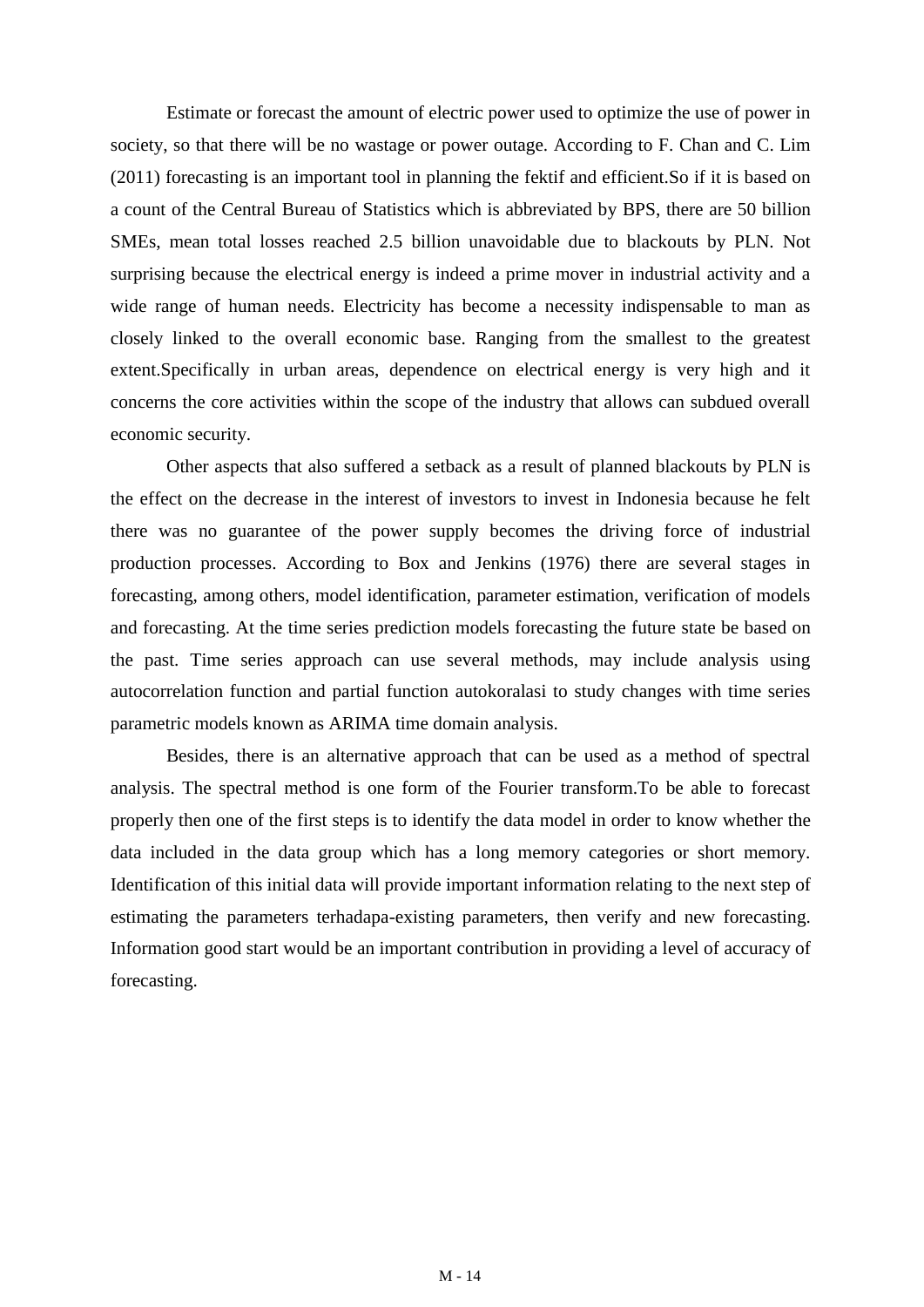Based on the above background, this paper will focus on a study to identify the model of long memory using the rescale range. The data is the data used to simulate the electrical load is calculated every hour throughout the year. Issues to be studied is how does the identification of long memory models using the rescale range?

## **II. TIME SERIES ANALYSIS AND LONG MEMORY MODEL**

Time series analysis by Chatfield (2001) has several purposes, namely forecasting, modeling, and control. Forecasting issues related to the establishment of models and methods that can be used to produce an accurate forecast. Modeling aims to obtain an appropriate statistical model to represent the behavior of a long-term time series data. Difference modeling with forecasting is forecasting more likely on a model of the "black-box" to get the forecast, while modeling tends to models that can be interpreted to explain what is going on with regard to the relationship between variables in a time series data. While the purpose of the control is widely used in engineering, especially signal processing.

Statistical modeling of time series analysis if traced back, preceded by Yule (1927) which introduced autoregresive linear models (AR) to predict yearly sunspot numbers. Since the publication concerned with the analysis of time series is growing rapidly. Until 1980, most of the research has focused on the model of linear time series, especially linear model class Autoregressive Integrated Moving Average (ARIMA). Box and Jenkins (1976) developed a complete procedure for ARIMA model methodology hitherto used as a standard procedure in the establishment linear time series models. Some literature which discusses many ARIMA model can be seen in Cryer (1986), Wei (1999) and Box et al. (1994). In addition, the properties related to statistical theory for the ARIMA model has also been extensively analyzed and developed by several researchers, among others, have been conducted by Brockwell and Davis (1991).

Time series is a series of observations  $Y_t$  on a variable *Y*, which each observation recorded at a certain time  $t \in T$ . In this case T is the set of time in which the observations made. If T is a discrete set, then  $\{Y_t, t \in T\}$  is a discrete time series.  $\{Y_t, t \in T\}$  is a notation whole time series, where Yt is the observation of  $\{Y_t, t \in T\}$  in time to t. In the case of discrete time series, observations are usually taken at the same time interval.

Statistical approach to the analysis of time series conducted using statistical models to describe the dynamic behavior of a time series. It is assumed that a time series generated from a mechanism or a stochastic model, which is usually defined by a stochastic difference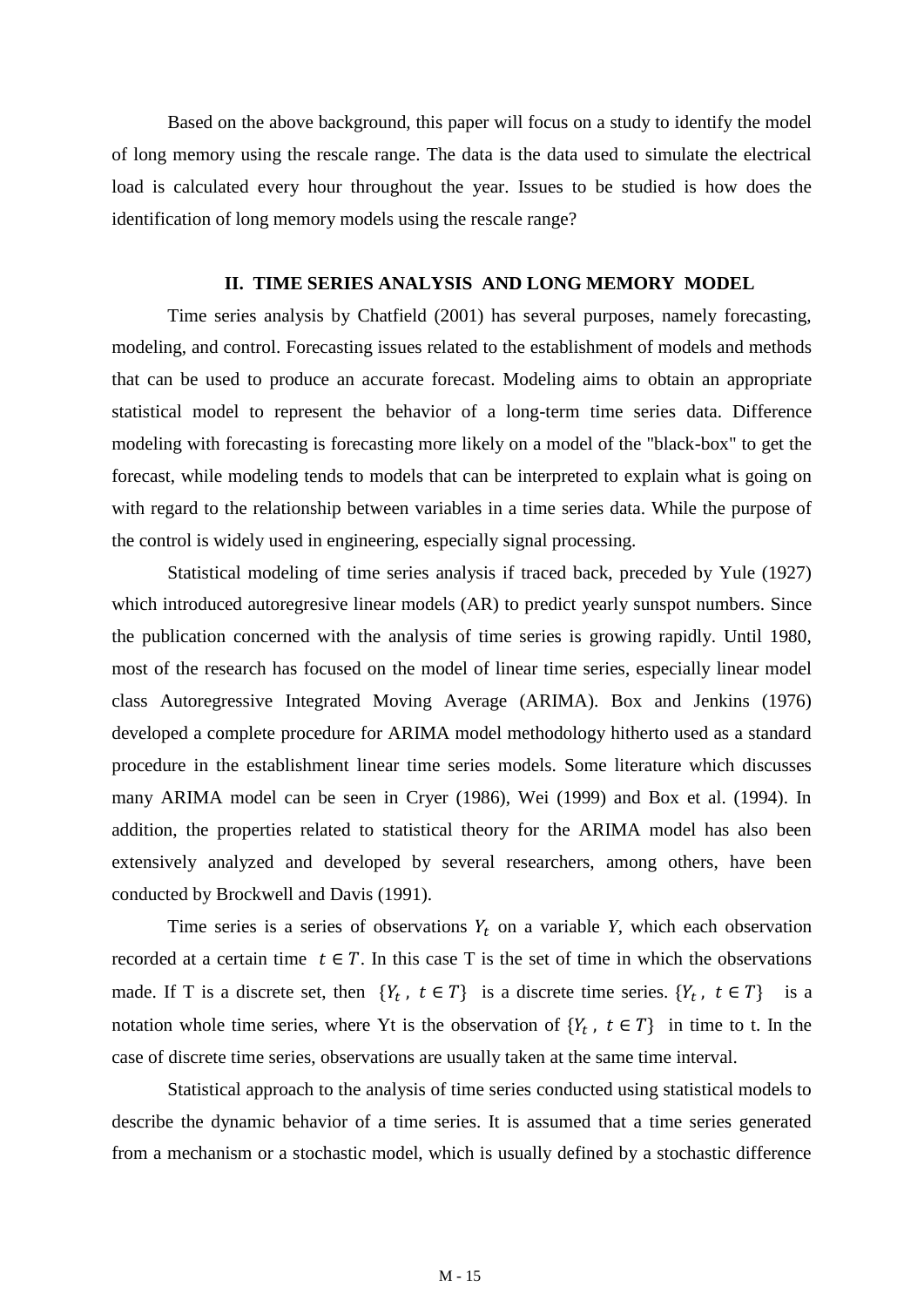equation. Stochastic difference equation that consists of an equation and some initial conditions. Results or a solution of this model is a stochastic process, which is a sequence of random variables  $\{Y_t\}$  are defined on the probability space  $(\Omega, \mathfrak{K}, P)$ . For certain  $\omega \Box \Omega$ , is called a realization (sample path or trajectory) of  $\{Y_t\}$  Each observation  $Y_t(\omega)$  is a realizable value of the random variable  $Y_t$  whose values obtained in d-dimensional Euclidean space  $\mathbb{R}^d$ .

The most important assumptions in the analysis of time series is stationary data. Nonstationarity inspection data can be done with the help of time series plots using scatter plots. Nonstationarity in the mean can be resolved by a process of differentiating (differencing). According to Box and Jenkins (1976) stationary data in variance can be seen with a value of  $\lambda$  (lambda) estimate the Box-Cox transformation

Brockwell and Davis expressed a process  ${Y_t}$  is said to be stationary stronger if  $(y_{t_1}, y_{t_2},..., y_{t_k})'$  and  $(y_{t_{1+1}}, y_{t_{2+1}},..., y_{t_{k+1}})'$  have the same joint distribution function for all integers k≥1dan for all  $t_1, t_2, ..., t_k, k \in \mathbb{N}$ . Processes with the first and second moments that are independent of time is also a concern in time series analysis. The following definitions relating to the concept of a weak stationary or stationary until the second order.

If given  ${Y_t}$  is a process with  $E|Y_t|^2 < \infty$  for every  $t \in \mathbb{N}$ , then  ${Y_t}$  is said to be stationary weak (weakly stationary) if  $E(Y_t) = \mu$  for all  $t \in \mathbb{N}$  and  $Cov(Y_{r+h}, Y_{s+h})$  for all  $r, s, h \in \mathbb{N}$ . If  $\{Y_t\}$  is a process that is stationary weak (weakly stationary), then the function autokovarians  $\gamma_v$ . of  $\{Y_t\}$  defined  $\gamma_v(h) = Cov(Y_t, Y_{t+h})$  to all  $t, h \in \mathbb{N}$  (Brockwell and Davis, 1991).

Time series that have a long-term dependence, or better known as the long memory is a time series in which observations are far apart still have a high correlation. Autocorrelation of a process of long memory fell hyperbolic. A sequence  ${Y_t}$  is said to follow the model Autoregresive Integrated Moving Average if the distinction to d namely  $W_t = \nabla^d Y_t$  is a stationary ARMA process. If  $W_t$  is ARMA (p, q) then  $Y_t$  is ARIMA (p, d, q). In practice the value of d used is generally 1 or at most 3 (Wei, 1999).Model ARFIMA able to model the dependence of short-term and long-term. Observations generated by the structure of ARMA shows the dependence of short-term, while the distinction fractional parameter d, which caused values to fall hyperbolic ACF showed long-term dependence.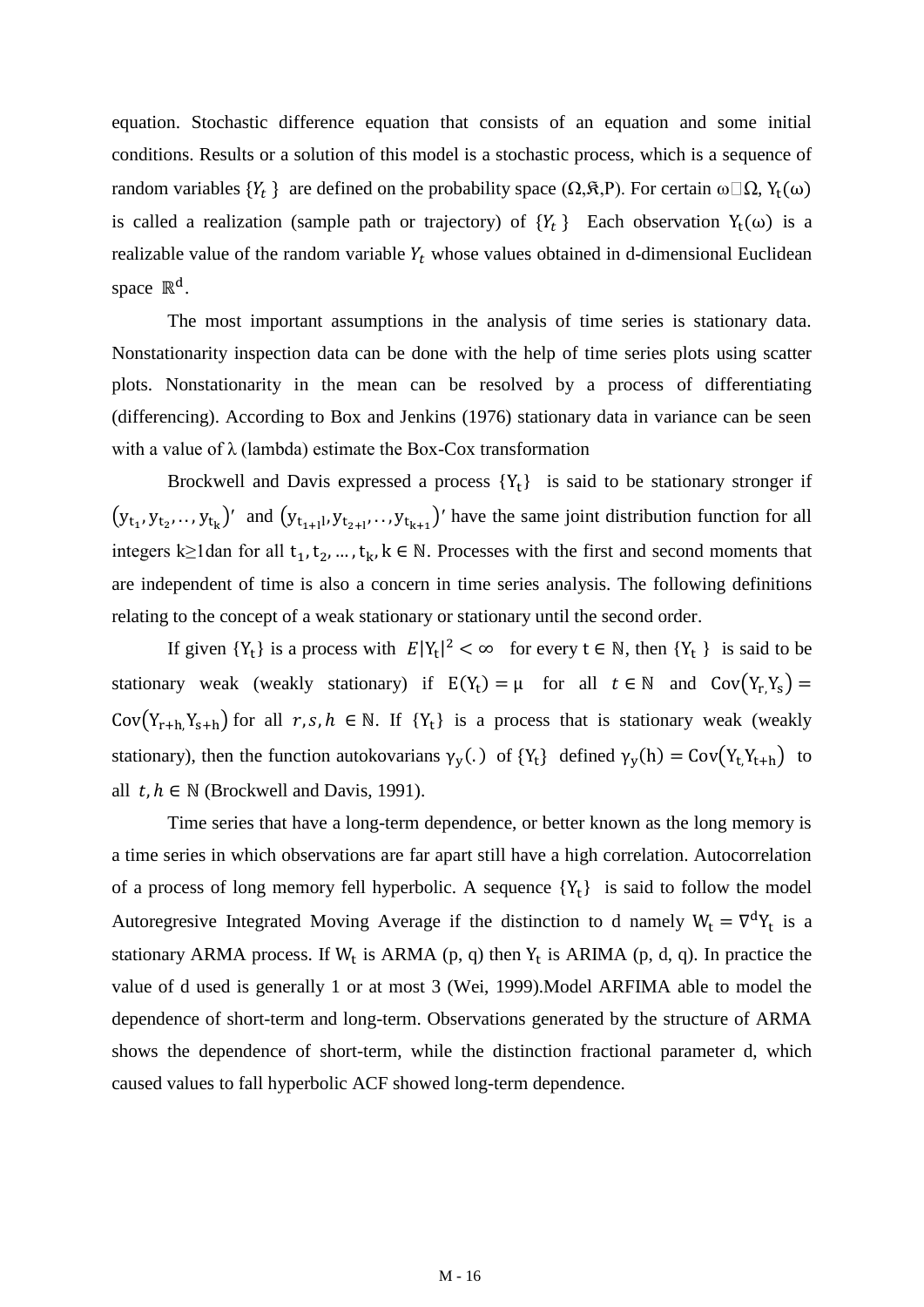According to Wilfredo Palma (2007) definition of long memory can be understood as follows. Let  $\gamma(h) = \langle y_t, y_{t+h} \rangle$  is the covariance function of the lag h of a stationary process  $\{y_t: t \in \mathbb{Z}\}$ . The usual definition of long memory is

$$
\sum_{h=-\infty}^{\infty} |\gamma(h)| = \infty \tag{1}
$$

However, there is an alternative definition. In particular, long memory can be defined by specifying the hyperbolic decline in autokovariansinya. Recalling that a function of measuring positively defined in some environments  $[a, \infty)$  infinite is said to change slowly in a sense because if and only if for every  $c > 0$ ,  $l(cx)/l(x)$  converges to 1 of x tends Infinity. Examples slowly changing function is  $l(x) = \log(x)$  and  $l(x) = b$ , where b is a positive kosntanta. Furthermore notation  $x_n \sim y_n$  which means that  $\frac{x_n}{y_n} \to 1$  of  $n \to \infty$ , unless otherwise stated.

$$
\gamma(h) \sim h^{2d-1} l_1(h) \tag{2}
$$

For  $h \to \infty$ , where d is called long memory parameters and  $l_1(.)$  is a function that is changing slowly.

Another widely used definition of a strong dependence on the spectral domain is

$$
f(\lambda) \sim |\lambda|^{-2d} l_2(1/|\lambda|) \tag{3}
$$

To  $\lambda$  in zero environments and  $l_2(.)$  is a slowly changing function. Furthermore, an alternative definition of long memory on the rules that are based directly on the decomposition Wold

$$
\psi_j \sim j^{d-1} l_3(j) \tag{4}
$$

for  $j>0$ , where  $l_3(.)$  is a slowly changing function. Model ARFIMA (p, d, q) developed Granger and Joyeuk (1980) is written as:

$$
\phi(B)(1 - B)^d(Y_t - \mu) = \theta(B)a_t
$$
\n(5)

With t: index of observation

d: distinguishing parameters (fractions)

- μ: average observation
- $a_t \sim$ HDN  $(0, \sigma_a^2)$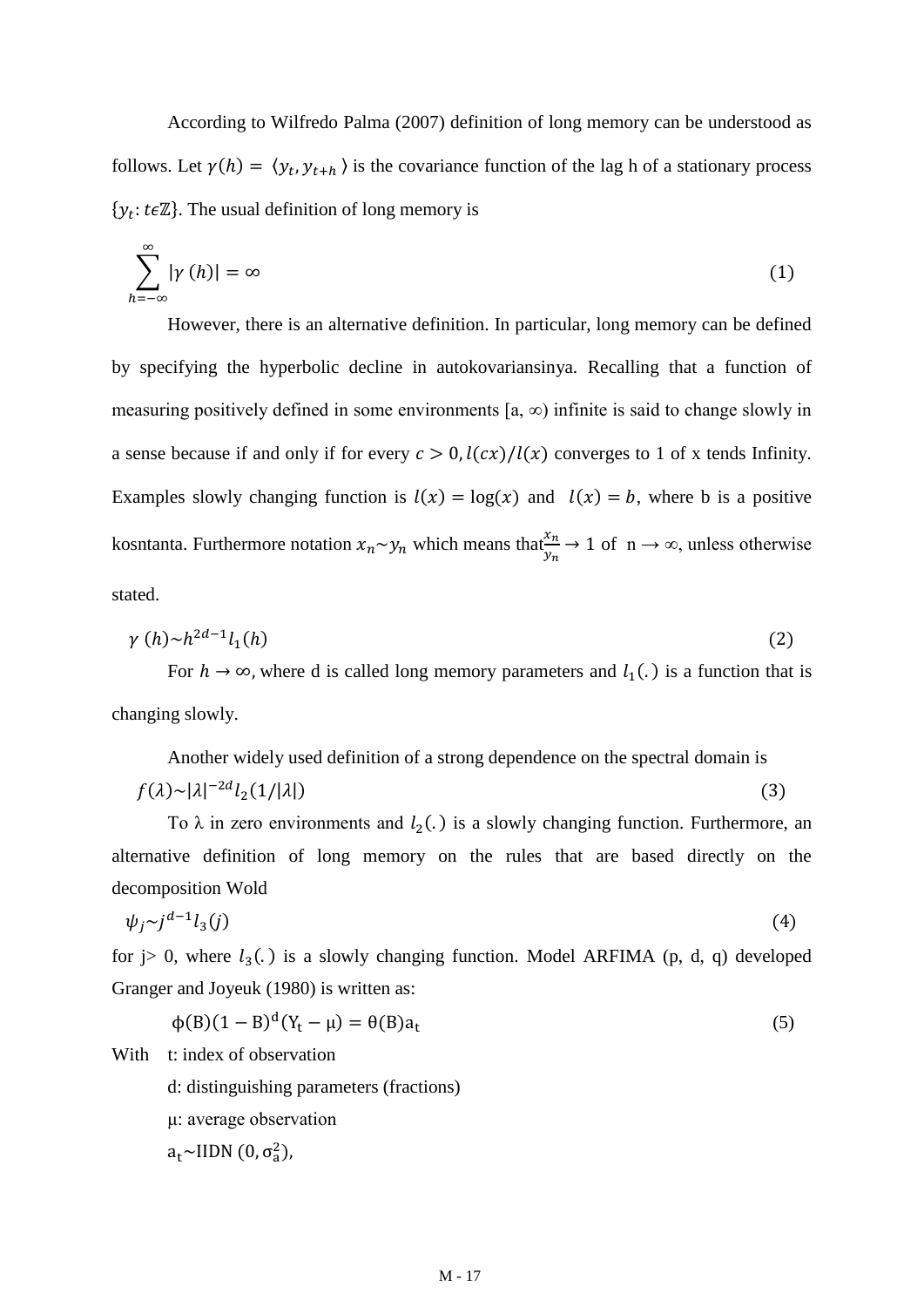$$
\phi(B) = 1 - \phi_1 B - \phi_2 B^2 - \dots - \phi_p B^p
$$
 is a polynomial AR (p),  
\n
$$
\theta(B) = 1 - \theta_1 B - \theta_2 B^2 - \dots - \theta_q B^q
$$
q are polynomials MA (q),  
\n
$$
(1 - B)^d = \nabla^d = \sum_{k=0}^{\infty} {d \choose k} (-1)^k B^k
$$
 differentiator fractional operator,  
\n
$$
\sum_{k=0}^{\infty} {d \choose k} (-1)^k B^k = F(-d, 1; 1; B)
$$
  
\n
$$
= \sum_{k=0}^{\infty} \frac{\Gamma(k - d)}{\Gamma(k + 1)\Gamma(-d)} B^k
$$

F is the hypergeometric function is defined as follows.

$$
F(a, b; c; d) = 1 + \frac{a.b}{1.c}B + \frac{a(a+1)b(b+1)}{1.2.c(c+1)}B^2 + \cdots
$$
 (6)

a, b and c are real numbers and B is the operator Backshift.

For d is value fraction, fractional differencing operator  $(1 - B)^d$ 

Defined as

$$
(1 - B)d = 1 + \sum_{k=1}^{\infty} \frac{\Gamma(-d+k)}{\Gamma(-d)k!} B^{k}
$$
 (7)

If the equation  $\lambda_k(d) = \frac{1}{b}$  $\frac{1}{\Gamma(-d)k!}$  in equation (7) described for various values of k then: For k = 1, is obtained  $\frac{\Gamma(-d+1)}{\Gamma(-d)1!} = \frac{1}{(-d+1)!}$  $\frac{(-a)}{(-d-1)!} =$ For k=2, diperoleh  $\frac{\Gamma(-d+2)}{\Gamma(-d)2!} = \frac{1}{2}$  $\frac{(-d+1)!}{(-d-1)!2!} = \frac{1-u}{2}$ ,

k=3, diperoleh  $\frac{\Gamma(-d+3)}{\Gamma(-d)3!} = \frac{0}{(-d+3)}$  $\frac{(-d+2)!}{(-d-1)!3!} = \frac{\mu_{1}(2-\mu)}{6}$  and so on so that the equation (3.3)

can be written back into

$$
(1 - B)d = 1 + \sum_{k=1}^{\infty} \lambda_k B^k
$$
 (8)

with  $\lambda_0(d) = 1$ ,  $\lambda_1(d) = -d \lambda_2(d) = -\frac{1}{2}$  $\frac{1}{2}d(1-d), \lambda_3(d) = -\frac{1}{6}$  $\frac{1}{6}d(1-d)(2-d)$  and

so on. So that equation (3.4) above can be written back into

$$
(1 - B)d = 1 - dB - \frac{1}{2}d(1 - d)B2 - \frac{1}{6}d(1 - d)(2 - d)B3 - \cdots
$$
 (9)

## III. RESEARCH METHODS

The data used in this study is the electricity consumption data which is secondary data from the PLN in Java and Bali. Data is data consumption every half-hour electricity load Se Bali-Java, taken from January 1 to the date of the end of December 2010. Furthermore, the data were divided into two groups, as the data in the sample is observed during the period 1 January until the end of November 2010 and Data out Sample observation for December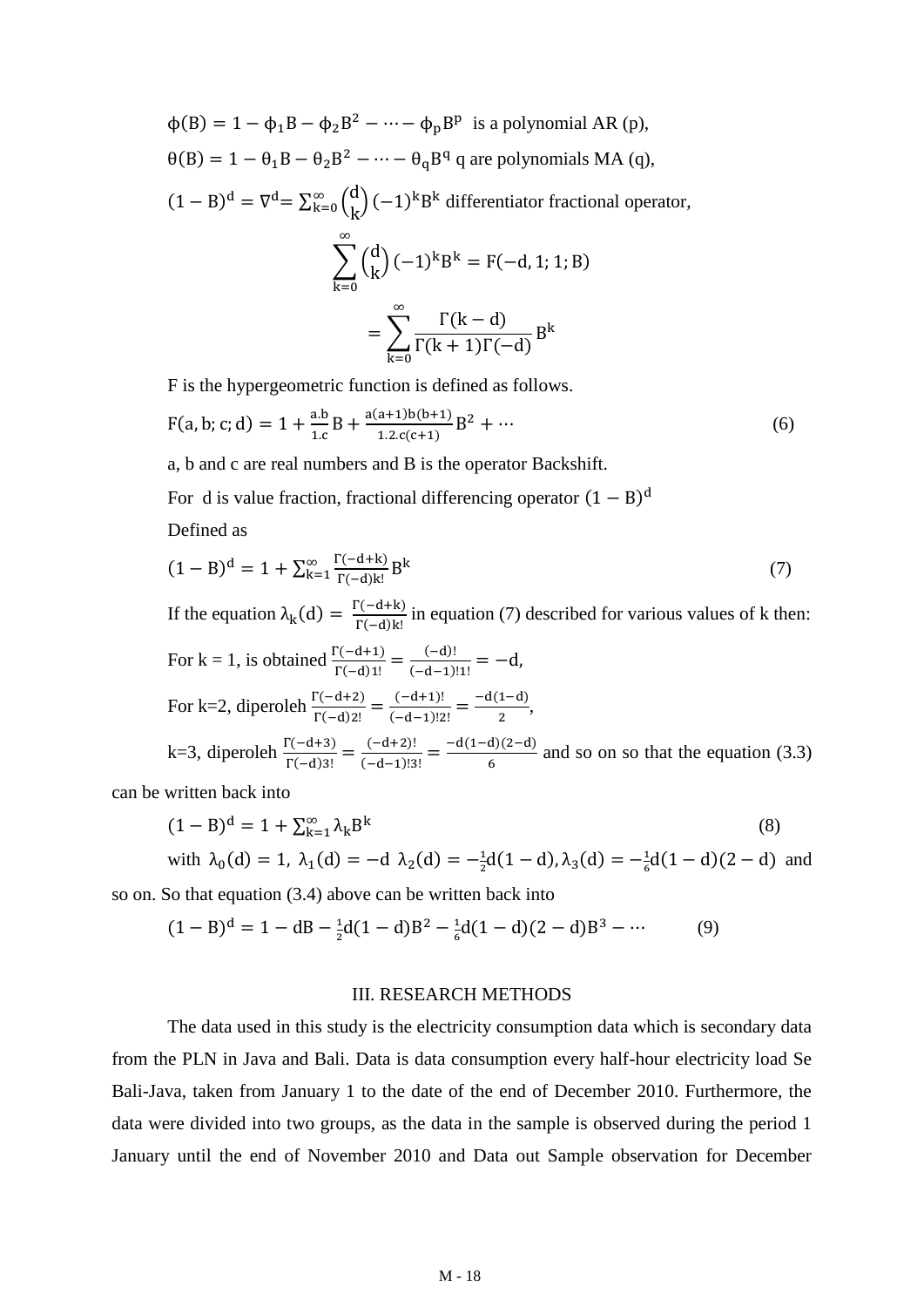2010. Through the program Minitab and Matlab searchable form plot (scatter) data. Furthermore, the data in the analysis to determine the magnitude of the value difference d (difference) method rescale range  $(R / S)$ . This process begins with determining the average value of the data, the adjusted mean and standard deviation.

Furthermore, the determination of the value of the cumulative deviation and range of the cumulative deviation, and the final stage is to determine the statistical value of Hurst (H) with melogaritmakan statistics  $(R / S)$  and assess the value of H through Ordinary Least Square method (OLS).

# **IV. RESULT**

the stationary time series in the mean and variance. Plots containing long time series of memory tend to be stationary in the average, because the value of d is small. Results of original data plot in figure 1 shows the data is relatively flat, indicating that



Figure 1. Plot the original data

Box-Jenkins method modeling ARFIMA through several stages, namely the identification of the model, parameter estimation, verification and forecasting. Basically the method used had the same stage with ARIMA models but each stage has its own distinction. To better show the difference will be given a sample application using electrical data are created every hour. Build an ARIMA model is based on the procedure Box-Jenkins (Box, Jenkins 1994), begins with the identification of the sequence of the data stationary models. Figure 1 and Figure 2 shows that the data is stationary. Results of the autocorrelation function graph (acf) and partial autocorrelation function (pacf) can be seen in the following figure.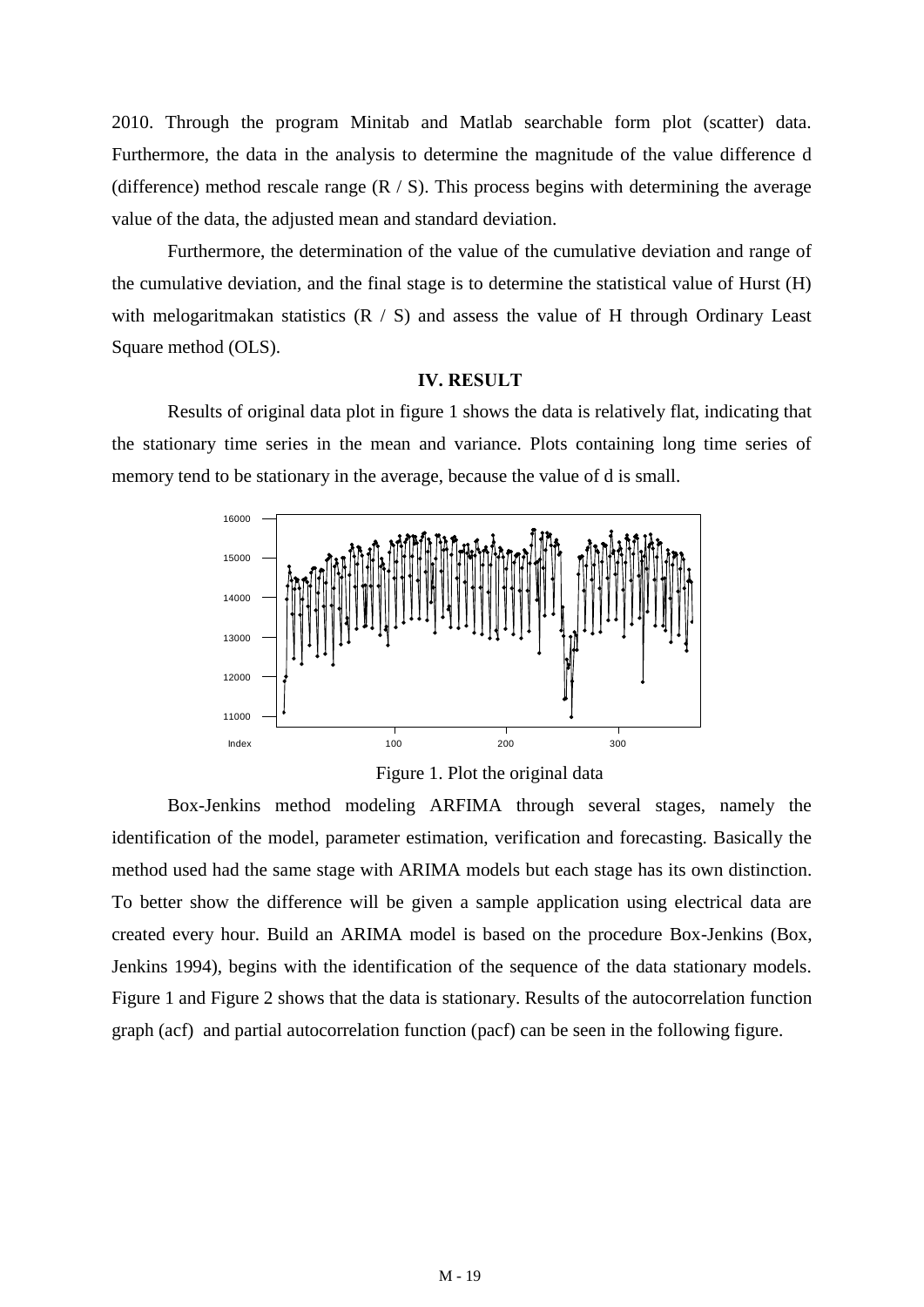

Figure 4. acf and pacf original data and the data first difference  $\sigma$  and  $\sigma$  is a set of the set of the set of the set of the set of the set of the set of the set of the set of the set of the set of the set of the set of the set of the set of the set of the set of the set of the set

ACF and PACF plot based on the original data, and stationary data showed that the dissolution was based on the second lag, with a value of 0.98 down to 0.65 fakp. Visible differences in age seasonal (lag 12). After seasonal differences in age, ACF and PACF plots. ACF plot indicates that the ACF on a regular lag down very slowly and shows that the sequence differences could be necessary. Furthermore, differences in the data sequence has a regular and daily seasonal ACF and PACF plots. ACF plot results showed that the 168 and 336 lag significantly and tends stopped down very slowly. Therefore, it requires to use a sequence of weekly seasonal difference (lag 24), (lag 28) and (lag56).  $\overline{SO}$  $\sim$  $\frac{1}{a}$  $\mathbf{s}$  i  $nc$  $er$  $\overline{5}$ ere f $\epsilon$  $\overline{A}$ se  $1i$ 

Model ARFIMA identification of possible patterns of long memory time series Y\_t can be seen from the value of Hurst (H), performed by the method rescale range  $(R / S)$  (Yu WC and Zivot, 2009). Methods rescale range  $(R / S)$ , commonly often used to test the effects of long memory. The method was introduced by Harold Edwin Hurst in hydrological studies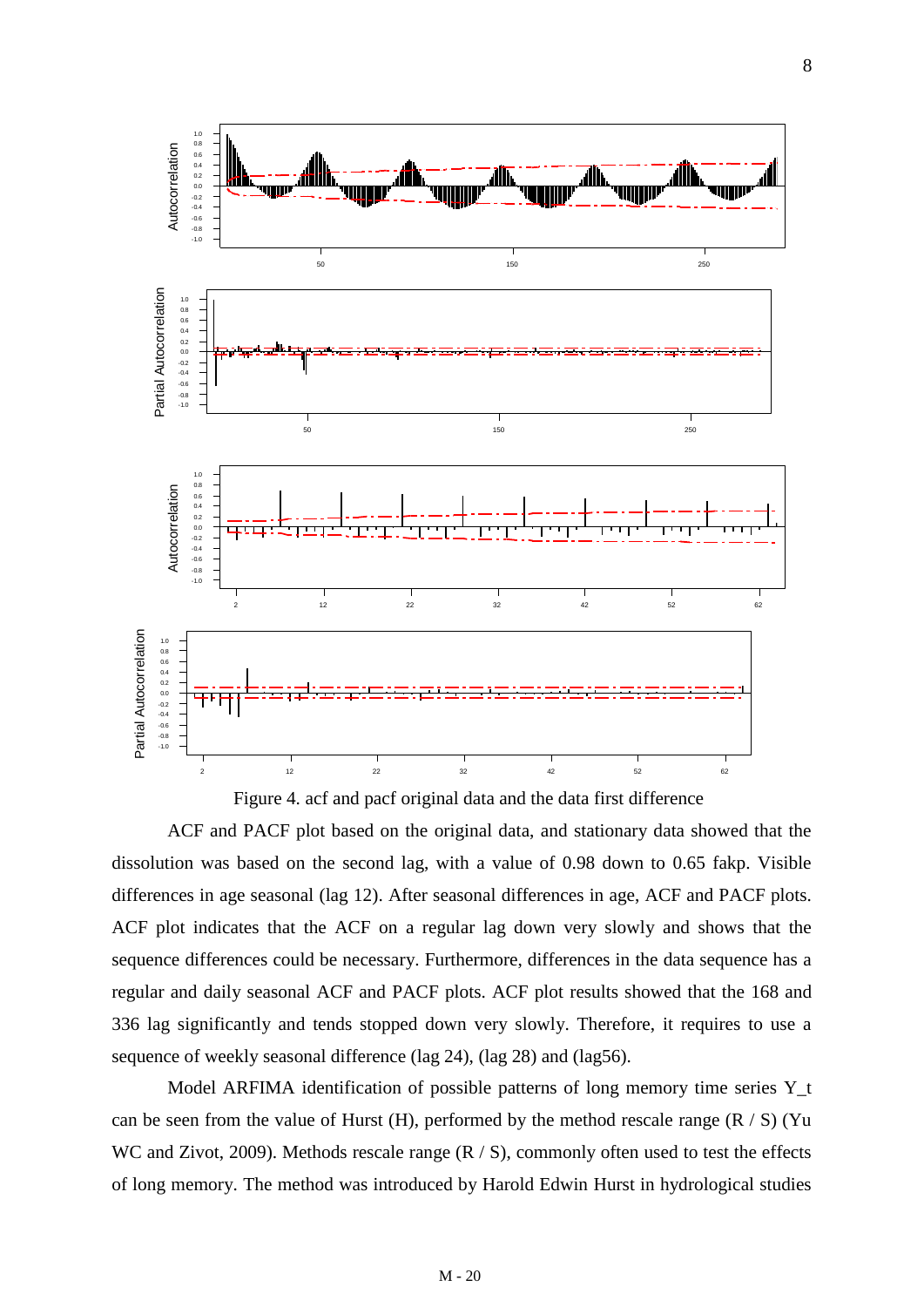in 1951. Test of  $R / S$  is based on the range of R  $(k, T)$  of the sample standard deviation S  $(k,$ T), with some of the following steps.

Determination of average value, ajusted mean and standard deviation of the time series. Those values can be given as in the formula below

$$
\bar{y}_t = \frac{1}{t} \sum_{i=1}^t y_i \quad \text{for } t = 1, 2, \dots, T
$$
 (10)

$$
y_{t,i}^{adj} = y_i - \bar{y}_t \qquad \text{for } t = 1, 2, ..., T \tag{11}
$$

The next step is to determine the cumulative deviation values and value ranges and cumulative deviation of the time series. Those values can be given as in the formula below

$$
y_t^* = \sum_{i=1}^t y_i^{adj}
$$
, with  $t = 1, 2, ..., T$  (12)

$$
R_t = \text{Maks}(y_1^*, y_2^*, \dots, y_t^*) - \text{Min}(y_1^*, y_2^*, \dots, y_t^*)
$$
\n(13)

$$
S_t = \sqrt{\frac{1}{t} \sum_{i=1}^{t} (y_{t,i}^{adj})^2}
$$
, for  $t = 1, 2, ..., T$  (14)

The final step is to determine the value of Hurst (H) through statistical [ratio  $\left(\frac{R}{a}\right)$  $\frac{\pi}{s}$  $\boldsymbol{R}$  $\frac{\Delta t}{\Delta t}$ , referred to rescale the adjusted range or statistics (R/S) (Beran, 1994). The value of Hurst (H) is determined through a statistical R/S of the time series with the formula.

$$
(R / S)t = c. tH, for t = 1,2,...T
$$
 (15)

with:c: constantH: Statistics HurstBy taking transformation  $J_t = \left(\frac{R}{c}\right)^2$  $(\frac{R}{S})_t = \frac{R}{S}$  $\frac{\pi_t}{S_t}$ , created Rescale adjusted range  $\frac{R_t}{S_t}$ . According to Hurst,  $\lim_{n\to\infty} E\left(\frac{R}{S_t}\right)$  $\left(\frac{R_t}{S_t}\right)$  = c t<sup>H</sup>, where c is a constant and H is the Hurst statistics. So that the value of H can be determined by statistically  $\frac{\kappa_t}{s_t}$  of time series with the formula.

$$
\frac{R_t}{S_t} \approx c t^H \qquad t = 1, 2, \dots T \tag{16}
$$

In this case, the value of Hurst  $(H)$  with logarithm statistical  $(R/S)$  to the values of t, and assess the value of H through Ordinary Least Square method (OLS), (Hurst: 1951). Logarithm equation (16) is

$$
\log J_t = \log(c \cdot t^H)
$$
  
atau log  $J_t = c + H$ . log t , untuk  $t = 1, 2, ... T$  (17)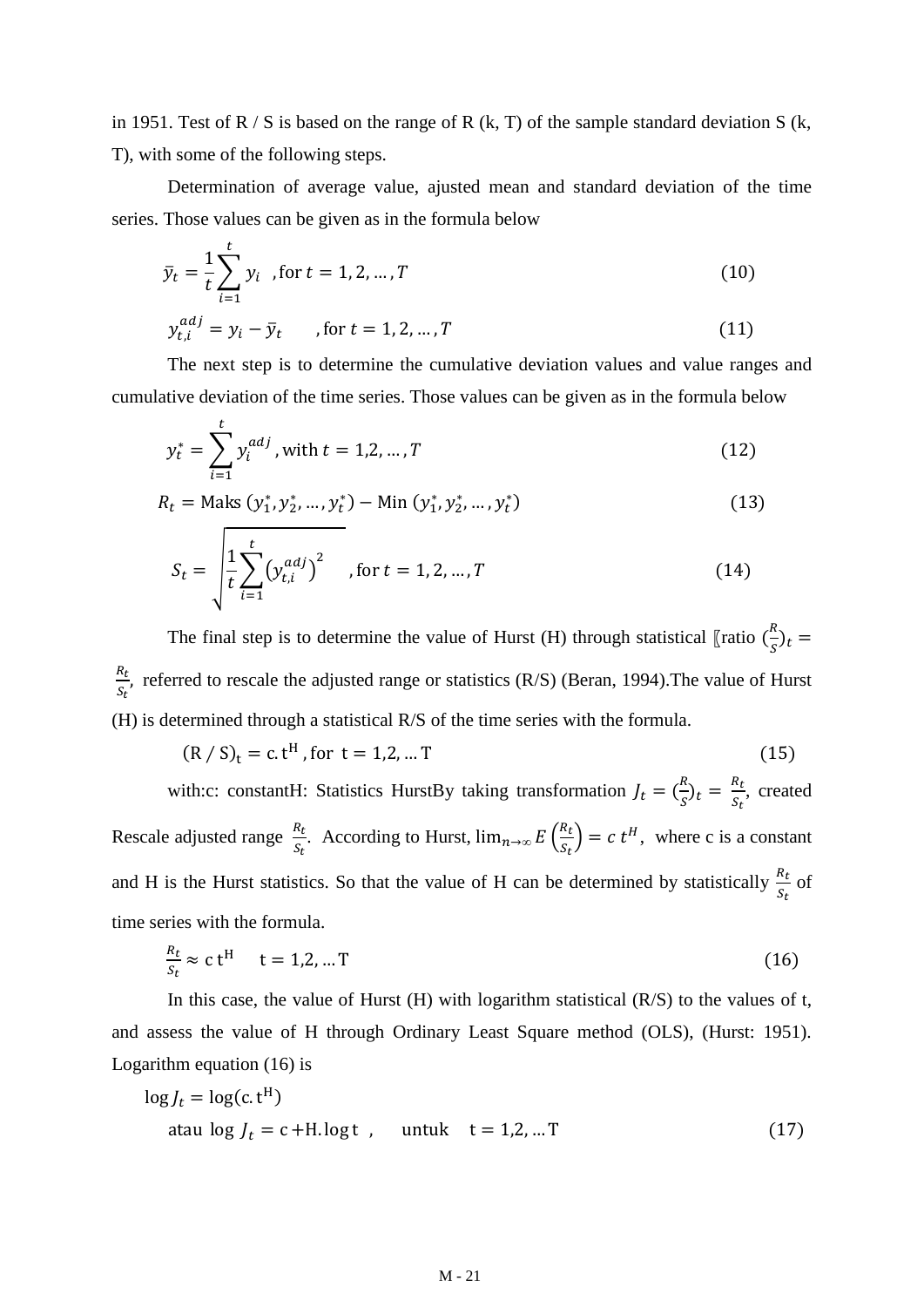Observations show that for large values of t, log (R/S) spread around a straight line with a slope coefficient (slope) is greater 0.5. In this probabilistic terminology fulfilled that for large t, valid

$$
\log E\left(J_t\right) \approx a + H.\log t \text{ , } \text{dengan } H > \frac{1}{2} \tag{18}
$$

If  $\{y_t\}$  H = {0,5} then {y\_t shows a pattern of short memory, whereas if 0 <H <0.5, then  $\{y_t\}$  shows an intermediate pattern memory, and if 0.5 <H <1 then  $\{y_t\}$  indicate long pattern memory. H values in the regression equation to equation (9) can be estimated through odinary Least Square method (OLS). If  $||H|| = \frac{1}{2}$  $\frac{1}{2}$ then  $\{y_t\}$  indicate a pattern of short memory, whereas if  $0 < |H| < \frac{1}{2}$  $\frac{1}{2}$  then  $\{y_t\}$  shows an intermediate pattern memory, and if  $\frac{1}{2}$  < 1 then  $\{y_t\}$  show a pattern of long memory. Differensi fractional d parameter estimates given by the estimated value of  $\frac{1}{2} < |H| < 1$ .

Results of analysis with matlab program for Hurst value can be seen in the following figure.



Based on calculations obtained  $\bar{y} = 14487.6$  and Ordinary Least Square method with  $X = log(t)$  and  $Z = log(R/S)$  obtained estimated values  $H = 0.85185$  so that  $d = 0.35185$ . These results indicate that the data load electricity consumption in Java and Bali following the pattern of long memory.